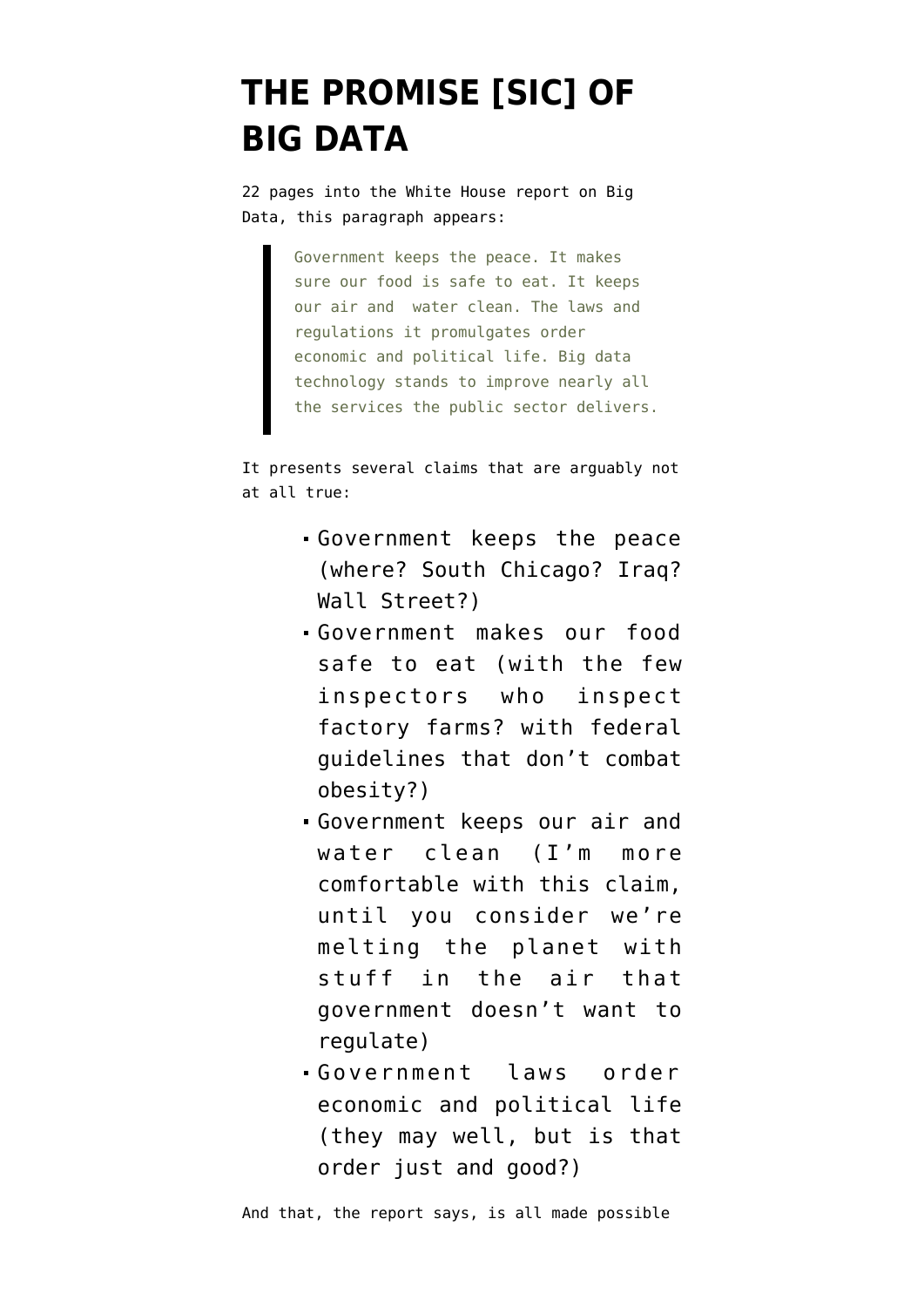because of BigData.

Some 15 pages later, after it has reviewed the top secret DHS database analyzing all our public called Cerberus, has admitted the government needs to rethink the meaning of metadata across both intelligence and non-intelligence functions, and explained the new continuous evaluation systems to root out insider threats, the report again proclaims Big Data's good.

> When wrestling with the vexing issues big data raises in the public sector, it can be easy to lose sight of the tremendous opportunities these technologies offer to improve public services, grow the economy, and improve the health and safety of our communities. These opportunities are real and must be kept at the center of the conversation about big data.

Meanwhile, the report offers up these other signs of Big Data progress:

- Big data "is also enabling some of the nearly 29 percent of Americans who are 'unbanked' or 'underbanked' [often because of Big Data] to qualify for a line of credit by using a wider range of non-traditional information—such as rent payments, utilities, mobilephone subscriptions, insurance, child care, and tuition—to establish creditworthiness."
- "Home appliances can now tell us when to dim our lights from a thousand miles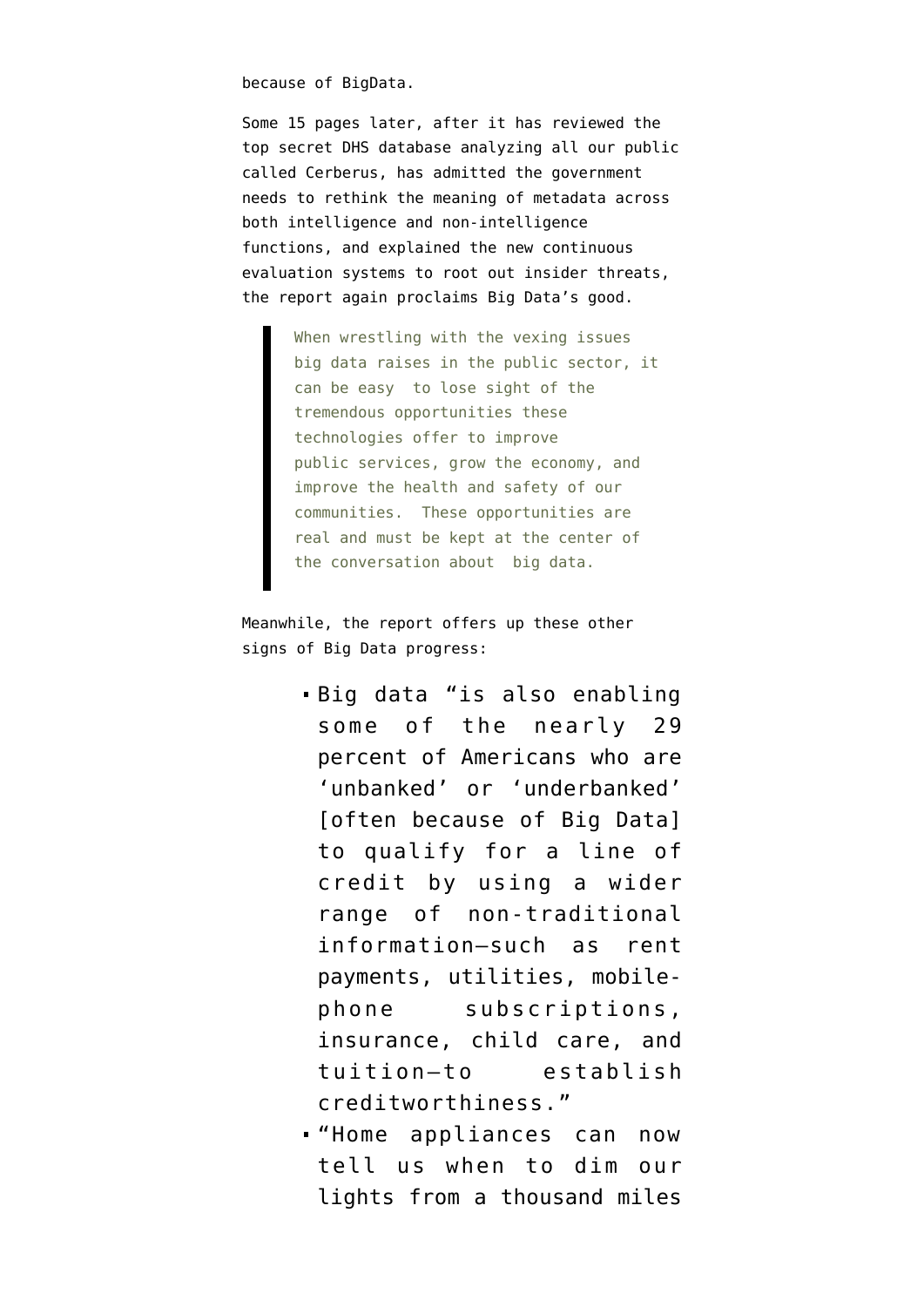away."

- "Powerful algorithms can unlock value in the vast troves of information available to businesses, and can help empower consumers."
- "The advertising-supported Internet creates enormous value for consumers by providing access to useful services, news, and entertainment at no financial cost."

In short, the whole thing is rather breathless about Big Data.

And in spite of the fact that respondents to a totally unscientific (not Big Data) survey said they were most concerned about intelligence (first) and law enforcement (second), the Big Data report avoided much of the discussion about this,relegating it to discussions of local law enforcement's use of predictive analysis.

And where they do describe surveillance, it's either to boast about how good the security is on their database, as they do for DHS' curiously named "Cerberus" database, or to pretend big data doesn't dominate there, too.

> Today, most law enforcement uses of metadata are still rooted in the "small data" world, such as identifying phone numbers called by a criminal suspect. In the future, metadata that is part of the "big data" world will be increasingly relevant to investigations, raising the question of what protections it should be granted. While today, the content of communications, whether written or verbal, generally receives a high level of legal protection, the level of protection afforded to metadata is less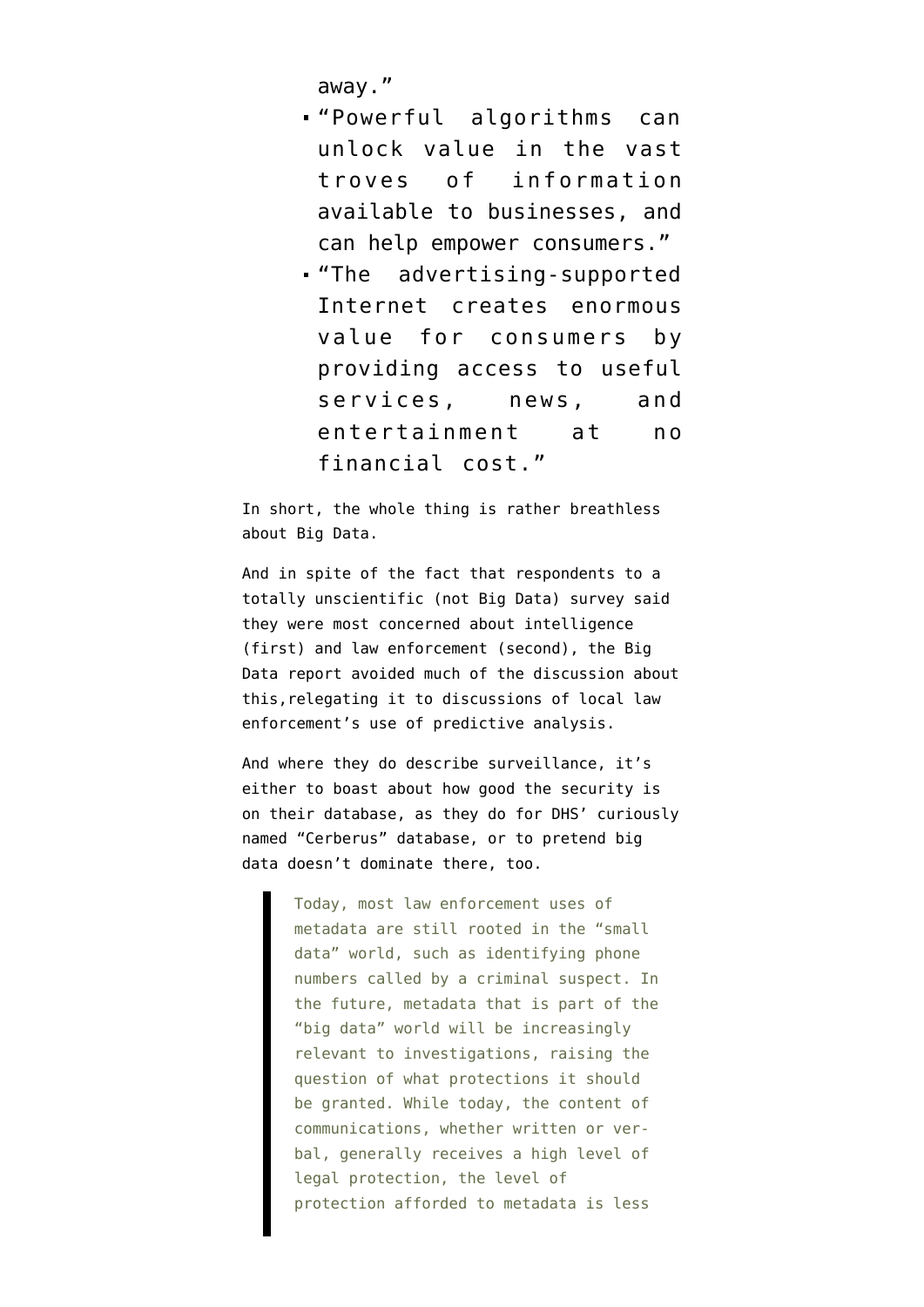so.

Although the use of big data technologies by the government raises profound issues of how government power should be regulated, big data technologies also hold within them solutions that can enhance accountability, privacy, and the rights of citizens. These include sophisticated methods of tagging data by the authorities under which it was collected or generated; purpose- and user-based access restrictions on this data; tracking which users access what data for what purpose; and algorithms that alert supervisors to possible abuses.

And there are a slew of places in the report where it talks about HIPAA without talking about using Section 215s to get HIPAA data, where it talks about FCRA without talking about NSLs to get financial data, where it neglects to mention NCTC's ability to get federal databases, including those of DHS — where it remains silent about the surveillance piggybacking on the issue at hand.

Perhaps the most frustrating part of the report — aside from the fact that it actually had to advance the recommendation that we only use Big Data collected in schools for educational purposes (setting aside how well or poorly Big Data is serving our students)  $-$  is the silence about the things we don't use Big Data for enough, notably solving the financial crisis and regulating banksters (including things like tax havens, inequality, and shadow banking), or really doing something about climate change.

Big Data, as it appears in the report (as presented by a bunch of boosters) is not something we're going to throw at our most intractable problems. We're just going to use it to turn the lights off on the other side of the country.